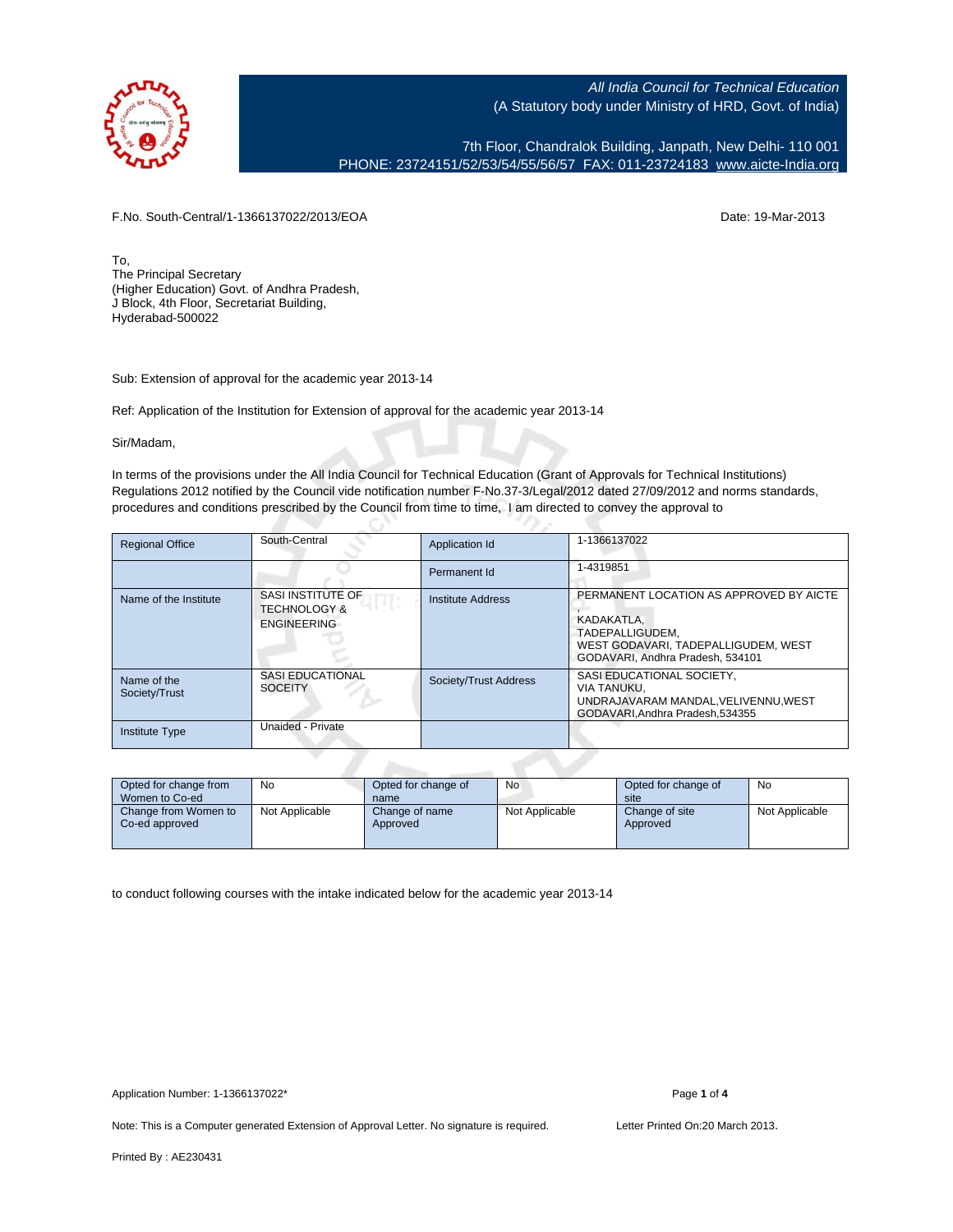7th Floor, Chandralok Building, Janpath, New Delhi- 110 001 PHONE: 23724151/52/53/54/55/56/57 FAX: 011-23724183 [www.aicte-India.org](http://www.aicte-India.org)

| Application Id: 1-1366137022                          |           | Course                                      |                                                                                                 | <b>Affiliating Body</b>    |                                                           |                              |                |                |                       |    |
|-------------------------------------------------------|-----------|---------------------------------------------|-------------------------------------------------------------------------------------------------|----------------------------|-----------------------------------------------------------|------------------------------|----------------|----------------|-----------------------|----|
| Program                                               | Shift     | Level                                       | Full/Part Time                                                                                  |                            | Intake 2012-13                                            | Intake Approved for<br>13-14 | $\overline{g}$ | $\overline{P}$ | Foreign Collaboration |    |
| <b>ENGINEERING</b><br><b>AND</b><br><b>TECHNOLOGY</b> | 1st Shift | <b>POST</b><br><b>GRADUATE</b>              | <b>COMMUNICATI</b><br>ON<br><b>ENGINEERING</b><br><b>AND SIGNAL</b><br><b>PROCESSING</b>        | <b>FULL</b><br><b>TIME</b> | Jawaharlal Nehru<br>Technological<br>University, Kakinada | $\mathbf 0$                  | 18             | No             | No                    | No |
| <b>ENGINEERING</b><br><b>AND</b><br><b>TECHNOLOGY</b> | 1st Shift | <b>POST</b><br><b>GRADUATE</b>              | <b>COMPUTER</b><br><b>AIDED DESIGN</b><br>& COMPUTER<br><b>ADIDED</b><br><b>MANUFACTUR</b><br>Е | <b>FULL</b><br><b>TIME</b> | Jawaharlal Nehru<br>Technological<br>University, Kakinada | 18                           | 18             | No             | No                    | No |
| <b>ENGINEERING</b><br>AND<br><b>TECHNOLOGY</b>        | 1st Shift | <b>POST</b><br><b>GRADUATE</b>              | <b>COMPUTER</b><br><b>SCIENCE AND</b><br><b>ENGINEERING</b>                                     | <b>FULL</b><br><b>TIME</b> | Jawaharlal Nehru<br>Technological<br>University, Kakinada | 24                           | 24             | No             | No                    | No |
| <b>ENGINEERING</b><br>AND<br><b>TECHNOLOGY</b>        | 1st Shift | <b>POST</b><br><b>GRADUATE</b><br><b>TO</b> | <b>POWER</b><br><b>ELECTRONICS</b>                                                              | <b>FULL</b><br><b>TIME</b> | Jawaharlal Nehru<br>Technological<br>University, Kakinada | 24                           | 24             | No             | <b>No</b>             | No |
| <b>ENGINEERING</b><br>AND<br><b>TECHNOLOGY</b>        | 1st Shift | <b>POST</b><br><b>GRADUATE</b>              | <b>VLSI</b>                                                                                     | <b>FULL</b><br><b>TIME</b> | Jawaharlal Nehru<br>Technological<br>University, Kakinada | 18                           | 18             | No             | No                    | No |
| <b>ENGINEERING</b><br><b>AND</b><br><b>TECHNOLOGY</b> | 1st Shift | <b>POST</b><br><b>GRADUATE</b>              | <b>VLSI AND</b><br><b>EMBEDDED</b><br><b>SYSTEMS</b>                                            | <b>FULL</b><br><b>TIME</b> | Jawaharlal Nehru<br>Technological<br>University, Kakinada | 18                           | 18             | No             | No                    | No |
| <b>ENGINEERING</b><br><b>AND</b><br><b>TECHNOLOGY</b> | 1st Shift | <b>UNDER</b><br><b>GRADUATE</b>             | <b>CIVIL</b><br><b>ENGINEERING</b>                                                              | <b>FULL</b><br><b>TIME</b> | Jawaharlal Nehru<br>Technological<br>University, Kakinada | 60                           | 60             | No             | No                    | No |
| <b>ENGINEERING</b><br>AND<br><b>TECHNOLOGY</b>        | 1st Shift | <b>UNDER</b><br><b>GRADUATE</b>             | <b>COMPUTER</b><br><b>SCIENCE AND</b><br><b>ENGINEERING</b>                                     | <b>FULL</b><br><b>TIME</b> | Jawaharlal Nehru<br>Technological<br>University, Kakinada | 120                          | 120            | <b>No</b>      | <b>No</b>             | No |
| <b>ENGINEERING</b><br>AND<br><b>TECHNOLOGY</b>        | 1st Shift | <b>UNDER</b><br><b>GRADUATE</b>             | <b>ELECTRICAL</b><br>AND<br><b>ELECTRONICS</b><br><b>ENGINEERING</b>                            | <b>FULL</b><br><b>TIME</b> | Jawaharlal Nehru<br>Technological<br>University, Kakinada | 120                          | 120            | No             | <b>No</b>             | No |

Application Number: 1-1366137022\* Page **2** of **4**

Note: This is a Computer generated Extension of Approval Letter. No signature is required. Letter Printed On:20 March 2013.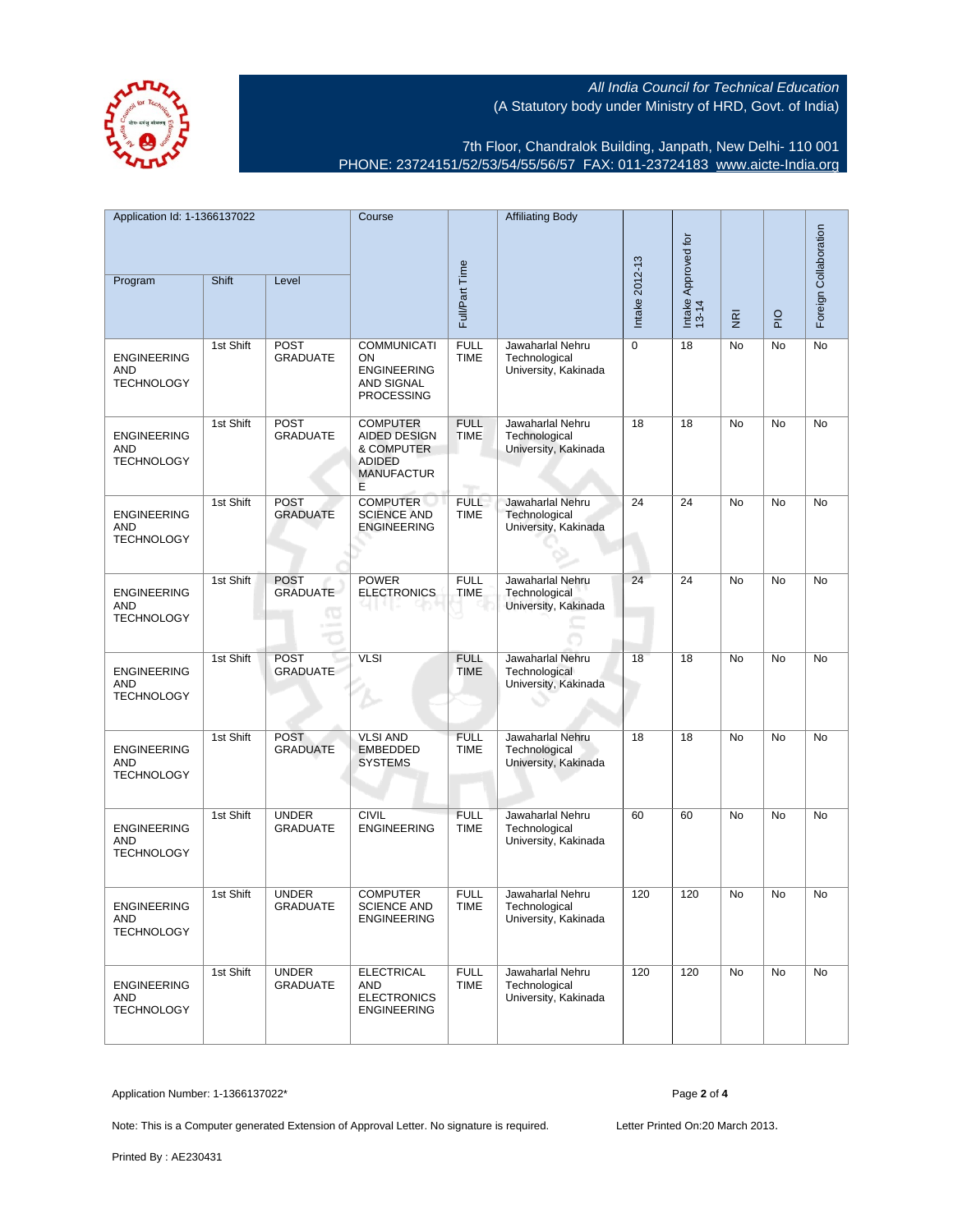7th Floor, Chandralok Building, Janpath, New Delhi- 110 001 PHONE: 23724151/52/53/54/55/56/57 FAX: 011-23724183 [www.aicte-India.org](http://www.aicte-India.org)

| Application Id: 1-1366137022                          |           |                                 | Course                                                                                     |                            | <b>Affiliating Body</b>                                                    |                |                              |                |                       |           |
|-------------------------------------------------------|-----------|---------------------------------|--------------------------------------------------------------------------------------------|----------------------------|----------------------------------------------------------------------------|----------------|------------------------------|----------------|-----------------------|-----------|
|                                                       |           |                                 |                                                                                            |                            |                                                                            |                |                              |                | Foreign Collaboration |           |
| Program                                               | Shift     | Level                           | Full/Part Time                                                                             |                            |                                                                            | Intake 2012-13 | Intake Approved for<br>13-14 | $\overline{g}$ | <b>DI</b>             |           |
| <b>ENGINEERING</b><br><b>AND</b><br><b>TECHNOLOGY</b> | 1st Shift | <b>UNDER</b><br><b>GRADUATE</b> | <b>ELECTRONICS</b><br>AND<br><b>COMMUNICATI</b><br><b>ONS</b><br><b>ENGINEERING</b>        | <b>FULL</b><br><b>TIME</b> | Jawaharlal Nehru<br>Technological<br>University, Kakinada                  | 120            | 120                          | <b>No</b>      | <b>No</b>             | No        |
| <b>ENGINEERING</b><br><b>AND</b><br><b>TECHNOLOGY</b> | 1st Shift | <b>UNDER</b><br><b>GRADUATE</b> | <b>INFORMATION</b><br><b>TECHNOLOGY</b>                                                    | <b>FULL</b><br><b>TIME</b> | Jawaharlal Nehru<br>Technological<br>University, Kakinada                  | 60             | 60                           | <b>No</b>      | <b>No</b>             | No        |
| <b>ENGINEERING</b><br>AND<br><b>TECHNOLOGY</b>        | 1st Shift | <b>UNDER</b><br><b>GRADUATE</b> | <b>MECHANICAL</b><br><b>ENGINEERING</b>                                                    | <b>FULL</b><br><b>TIME</b> | Jawaharlal Nehru<br>Technological<br>University, Kakinada                  | 120            | $\overline{120}$             | <b>No</b>      | <b>No</b>             | <b>No</b> |
| <b>ENGINEERING</b><br><b>AND</b><br><b>TECHNOLOGY</b> | 2nd Shift | <b>DIPLOMA</b><br>œ             | <b>ELECTRICAL</b><br><b>AND</b><br><b>ELECTRONICS</b><br><b>ENGINEERING</b>                | <b>FULL</b><br><b>TIME</b> | State Boadr of<br><b>Technical Education</b><br>and Training,<br>Hyderabad | $\overline{0}$ | 60                           | No             | No                    | No        |
| <b>ENGINEERING</b><br>AND<br><b>TECHNOLOGY</b>        | 2nd Shift | <b>DIPLOMA</b>                  | <b>ELECTRONICS</b><br><b>AND</b><br><b>COMMUNICATI</b><br><b>ONS</b><br><b>ENGINEERING</b> | <b>FULL</b><br><b>TIME</b> | Jawaharlal Nehru<br>Technological<br>University, Kakinada                  | 60             | 60                           | No             | No                    | No        |
| <b>ENGINEERING</b><br><b>AND</b><br><b>TECHNOLOGY</b> | 2nd Shift | <b>DIPLOMA</b>                  | <b>MECHANICAL</b><br><b>ENGINEERING</b>                                                    | <b>FULL</b><br><b>TIME</b> | Jawaharlal Nehru<br>Technological<br>University, Kakinada                  | 60             | 60                           | No             | No                    | No        |
| MANAGEMENT                                            | 1st Shift | <b>POST</b><br><b>GRADUATE</b>  | <b>MASTERS IN</b><br><b>BUSINESS</b><br><b>ADMINISTRATI</b><br>ON                          | <b>FULL</b><br><b>TIME</b> | Jawaharlal Nehru<br>Technological<br>University, Kakinada                  | 120            | 120                          | No             | No                    | No        |
| <b>MCA</b>                                            | 1st Shift | <b>POST</b><br><b>GRADUATE</b>  | <b>MASTERS IN</b><br><b>COMPUTER</b><br><b>APPLICATIONS</b>                                | <b>FULL</b><br><b>TIME</b> | Jawaharlal Nehru<br>Technological<br>University, Kakinada                  | 60             | 60                           | No             | No                    | No        |

• Validity of the course details may be verified at www.aicte-india.org>departments>approvals

The above mentioned approval is subject to the condition that SASI INSTITUTE OF TECHNOLOGY & ENGINEERING shall follow and adhere to the Regulations, guidelines and directions issued by AICTE from time to time and the undertaking / affidavit given by the

Application Number: 1-1366137022\* Page **3** of **4**

Note: This is a Computer generated Extension of Approval Letter. No signature is required. Letter Printed On:20 March 2013.

Printed By : AE230431